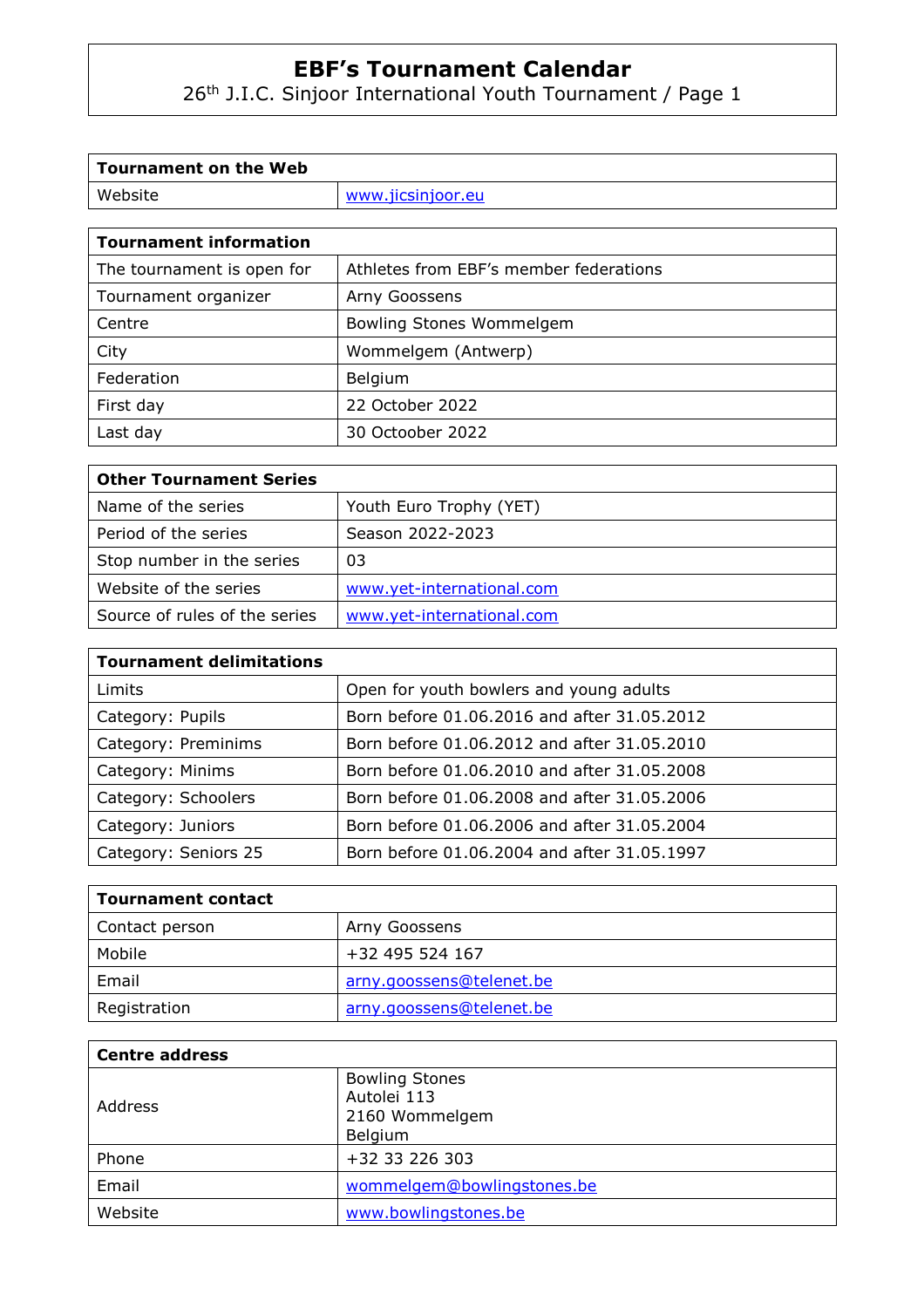26<sup>th</sup> J.I.C. Sinjoor International Youth Tournament / Page 2

| <b>Centre specifications</b> |             |  |
|------------------------------|-------------|--|
| Number of lanes              | 20          |  |
| Approaches                   | AMF         |  |
| Surfaces                     | <b>AMF</b>  |  |
| Pin decks                    | AMF         |  |
| Pin setters                  | <b>AMF</b>  |  |
| Pins                         | AMF Lite II |  |
| Score system                 | Qubica      |  |

| <b>Dressing specifications</b> |                        |
|--------------------------------|------------------------|
| Oil machine                    | Kegel Kustodian Plus   |
| Oil                            | Prodigy                |
| Cleaner                        | Qubica lane cleaner    |
| Pattern prepared by            | Bowling Centre / Kegel |
| Dressing done by               | <b>Bowling Centre</b>  |

| Prize money specifications |       |  |
|----------------------------|-------|--|
| Prize fund status          | Fixed |  |
| Tax on prizes              | No    |  |

| Prize money expressed in € |                   |                   |                   |              |
|----------------------------|-------------------|-------------------|-------------------|--------------|
| Category                   | <b>Position 1</b> | <b>Position 2</b> | <b>Position 3</b> | <b>Total</b> |
| <b>Pupils Girls</b>        | 120               | 80                | 50                | 250          |
| Pupils Boys                | 120               | 80                | 50                | 250          |
| <b>Preminims Girls</b>     | 150               | 90                | 60                | 300          |
| Preminims Boys             | 150               | 90                | 60                | 300          |
| Minims Girls               | 150               | 90                | 60                | 300          |
| Minims Boys                | 150               | 90                | 60                | 300          |
| <b>Schoolers Girls</b>     | 200               | 120               | 80                | 400          |
| <b>Schoolers Boys</b>      | 200               | 120               | 80                | 400          |
| Juniors Girls              | 200               | 120               | 80                | 400          |
| Juniors Boys               | 200               | 120               | 80                | 400          |
| Seniors 25 Girls           | 300               | 180               | 120               | 600          |
| Seniors 25 Boys            | 300               | 180               | 120               | 600          |
| Gran Total                 |                   |                   |                   | 4.500        |

### **Tournament format**

# **Qualification**

6 games AM for all age categories

### **Qualified**

The number is depending on participation. A minimum of 25% of the attended will qualify.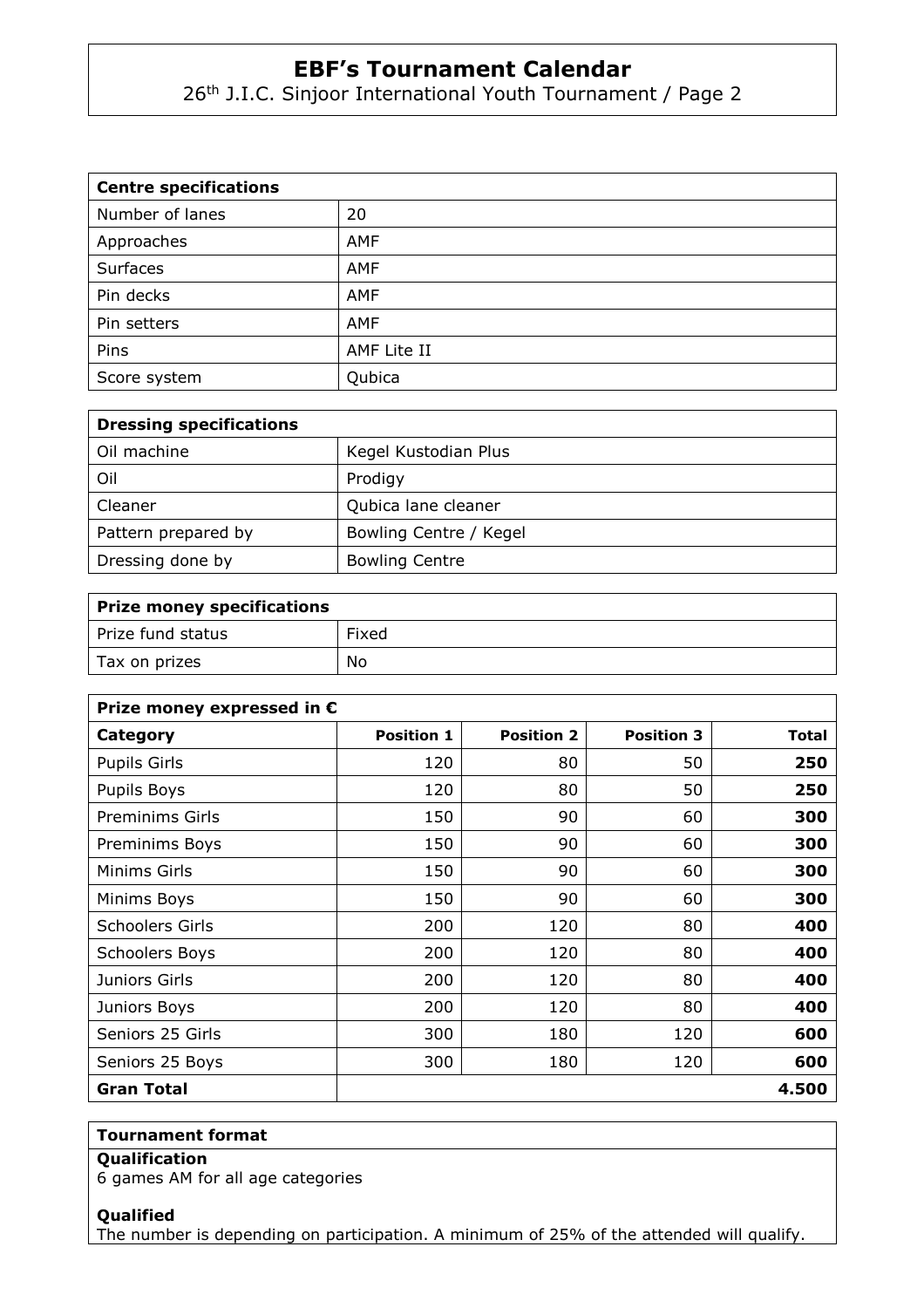26<sup>th</sup> J.I.C. Sinjoor International Youth Tournament / Page 3

In all age categories a minimum of 3 and a maximum of 9 athletes will qualify for Step 1

In each age category there will be a separate standing for Squad 1-3, from where the highest ranked athlete, not qualified from the general standing, will qualify.

#### **Final Step 1**

In each category, the athletes will play 3 games EU with the pin fall from the qualification carried forward.

Top 3 will qualify for Step 2, seeded 1-3.

#### **Final Step 2**

There will be 2 stepladder matches, both starting from scratch.

Stepladder match 1

The athlete seeded 2 and the athlete seeded 3 will play a one-game match.

Stepladder match 2

The winner of match 1 and the athlete seeded 1 will play a match over 2 games total pin fall.

#### **Tournament tie rules**

For decisive ties in any category, a  $9<sup>th</sup>$  and  $10<sup>th</sup>$  pin roll off will be played, repeated until the tie is broken.

| Lane assignments and lane movements |                                                                |  |
|-------------------------------------|----------------------------------------------------------------|--|
| Lane draws                          | By impartial notaries public                                   |  |
| Athletes per pair in squads         | Maximum 6                                                      |  |
| Frequency of movement               | After each game                                                |  |
| Movement method                     | Odd numbered lanes move left<br>Even numbered lanes move right |  |
| Number of lanes to move             | Three                                                          |  |

| <b>Booking policies</b>    |                                   |
|----------------------------|-----------------------------------|
| Booking restriction before | 30 September 2022                 |
| Booking restriction during |                                   |
| Total number of bookings   | Two                               |
| Booking cancellations      | Impossible                        |
| Registration deadline      | 30 Minutes before start of squads |

| Qualification squads and fees in $\epsilon$ |          |             |       |              |                  |                 |
|---------------------------------------------|----------|-------------|-------|--------------|------------------|-----------------|
| Squad                                       | Day      | <b>Date</b> | Time  | <b>Spots</b> | <b>Entry fee</b> | <b>Re-entry</b> |
| Squad 01                                    | Saturday | 22.10.2022  | 10.00 | 60           | $40 - 50$        | $35 - 45$       |
| Squad 02                                    | Sunday   | 23,10,2022  | 10.00 | 60           | $40 - 50$        | $35 - 45$       |
| Squad 03*)                                  |          |             | 17.00 | 60           | $40 - 50$        | $35 - 45$       |
| Squad 04                                    | Friday   | 28.10.2022  | 13.00 | 60           | $40 - 50$        | $35 - 45$       |
| Squad 05                                    |          |             | 18.00 | 60           | $40 - 50$        | $35 - 45$       |
| Squad 06                                    | Saturday | 29.10.2022  | 09.00 | 60           | $40 - 50$        | $35 - 45$       |
| Squad 07                                    |          |             | 14.00 | 60           | $40 - 50$        | $35 - 45$       |